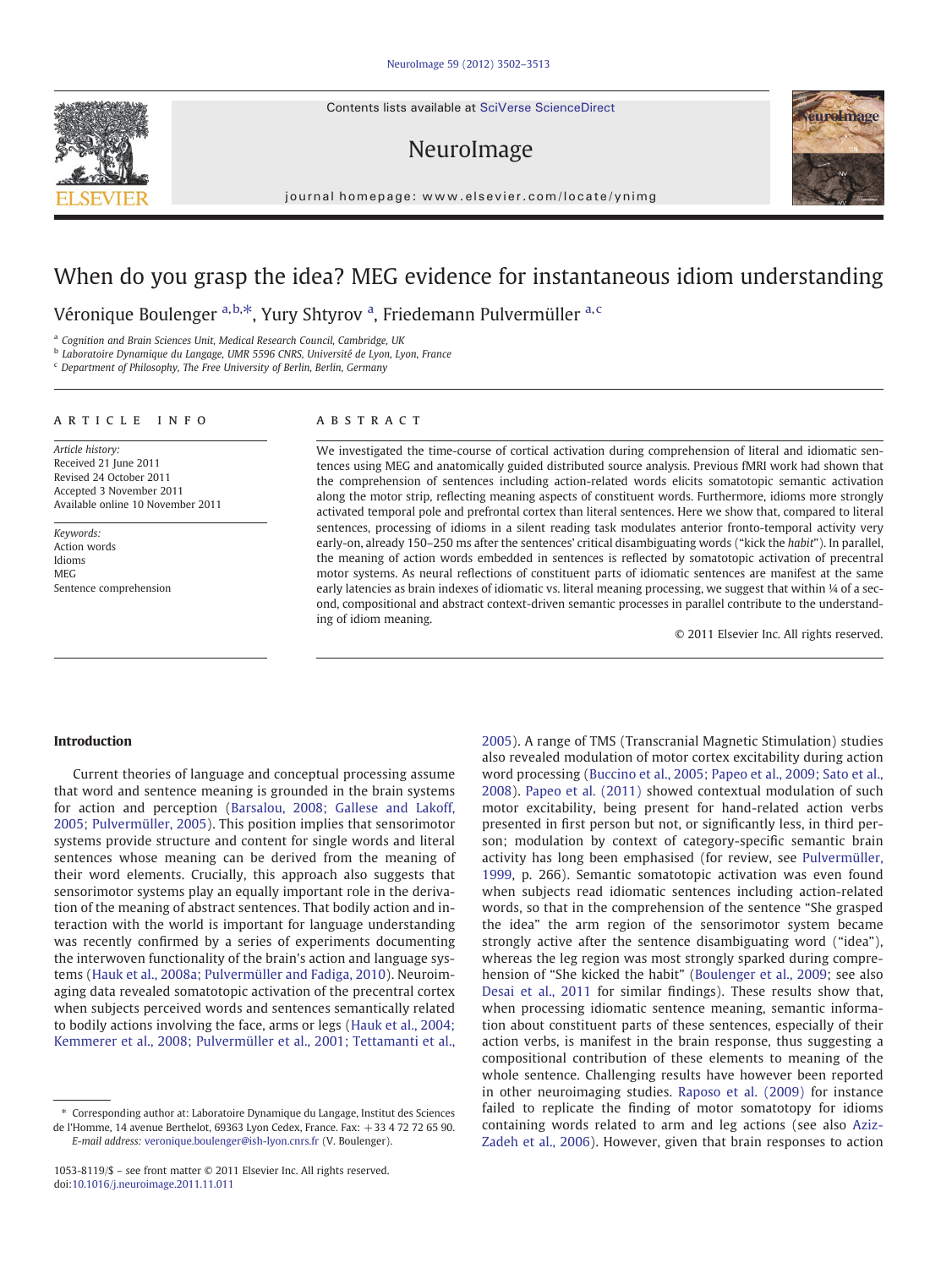words embedded in idioms were targeted<sup>1</sup> and sequential probability of strings was not controlled in this study, it is difficult to separate effects of cloze probability, idiomaticity and action-related semantics, thus making it difficult to assess whether the mentioned study successfully addressed the brain basis of action idioms. Using TMS, [Cacciari et al. \(2011\)](#page-10-0) showed modulation of motor system excitability during reading of literal, fictive and metaphorical motion sentences but not of idiomatic motion sentences. Here again, methodological differences could, at least partly, explain the discrepancies between the results. Whereas similar action verbs and/or sentence contexts were used for idiomatic and literal sentences by [Boulenger et al. \(2009; e.g.](#page-10-0) "Anna caught the sun/fish" respectively) [and Desai et al. \(2011; e.g.](#page-10-0) "The church bent the rules"/"The bodyguard bent the rod" [respectively\),](#page-10-0) action words and preceding contexts included in idiomatic sentences (e.g. "Il lavoro giunge in porto fra difficoltà") were different from those included in metaphorical (e.g. "La fatica viene in punta di piedi sempre") and literal sentences (e.g. "Carla corre a casa con la spesa") in [Cacciari et al.](#page-10-0) [\(2011\)](#page-10-0). Hence, while the Raposo et al. study failed to target the point in time of idiom comprehension, Cacciari et al.'s absence of motor activation for idioms may be related to subtle semantic differences between the words embedded in idioms and literal sentences. The brain basis of action idioms does therefore still appear as unresolved.

A main part of pre-existing data supporting semantic embodiment comes from fMRI investigations. However, it is well-known that the sluggish nature and low time-resolution of BOLD responses, and neurometabolic imaging more generally, makes it impossible to draw firm conclusions on the temporal dynamics of cognitive processes under investigation. Moreover, as it has been pointed out repeatedly, the fMRI activation map in itself leaves it unclear whether motor system activation emerges in the rapid on-line comprehension process or rather is part of a late response following comprehension, for example a post-understanding inference or epiphenomenal secondorder process [\(Boulenger et al., 2006; Kemmerer and Gonzalez-](#page-10-0)[Castillo, 2010; Kiefer and Pulvermüller, in press; Pulvermüller,](#page-10-0) [2005\)](#page-10-0). It has, in fact, been suggested that motor activity during action word processing is not related to semantic processing per se but that it is triggered because subjects adopt a strategy of imagining/simulating the movement with the body parts used to perform the actions depicted by words ([Tomasino et al., 2007, 2008\)](#page-11-0). Critically, "on the disembodied cognition hypothesis, activation of the motor system in tasks that do not 'require' motor system activation must be regarded as ancillary to, and inconsequential for, semantic analysis. Such motor system activation would be akin to the role that the activation of the 'salivary system' in the Pavlovian dog plays in recognizing the bell  $-$  i.e., nothing" [\(Mahon and Caramazza, 2008,](#page-10-0) p.68). As these authors are well-aware, pre-existing evidence demonstrating a causal influence of motor systems TMS on the processing of action-related language falsifies such an approach and the only option therefore seems to be to integrate sensorimotor semantic systems into a mixed embodied plus "symbolic" or amodal systems account (see also [Pulvermüller, 2005 and Patterson et al., 2007](#page-11-0)). In such a "hybrid" model, it still needs to be determined whether, if amodal "symbolic" and sensorimotor embodied systems are called into action together, one might possibly "drive" the other. In Mahon and Caramazza's version of such a model, the symbolic system would be the master and the sensorimotor circuits the slave, thus suggesting temporal priority of the former. If abstractcontextual and embodied-sensorimotor semantic processes occur strictly in parallel ([Boulenger et al., 2009; Pulvermüller et al.,](#page-10-0) [2009](#page-10-0)), we would expect near-simultaneous emergence of the brain correlates of contextual and sensorimotor semantics. To decide between these competing hypotheses on the spatio-temporal activation pattern of sensorimotor embodied and amodal symbolic brain systems, fMRI studies are not sufficient. More precise temporal information is necessary to elucidate the time-course of brain processes underlying the comprehension of language semantically related to actions. We here use whole-head high-density MEG (MagnetoEncephaloGraphy) which, with its well-known finegrained temporal precision (milliseconds), is ideally suited for deciding the critical question about WHEN the motor system and putative cortical correlates of amodal symbolic systems become active for the first time.

We note that the bulk of evidence argues against the possibility that motor-area activity is a simple by-product of the comprehension process and emerges only after semantic processing. First, neurological diseases affecting the motor system reduce the processing efficiency of action-related words ([Bak et al., 2001; Boulenger](#page-10-0) [et al., 2008a\)](#page-10-0). Second, magnetic stimulation of arm or leg motor cortex changes specifically the processing speed of action words semantically related to arm or leg movements, thus documenting a causal effect of motor system activity on the processing of specific semantic sub-categories of action words [\(Pulvermuüller et al., 2005a\)](#page-11-0). Third, motor activation in action-related brain regions correlates with lexical and semantic properties of action words [\(Hauk et al., 2008a, 2008b;](#page-10-0) [Pulvermüller et al., 2005b\)](#page-10-0), a feature which further argues against an epiphenomenon role. Fourth, EEG (ElectroEncephaloGraphy) and MEG results documented rapid semantic somatotopic activation in action word comprehension. Within 150–250 ms after the point in time when action words presented in isolation could first be identified unambiguously, the brain response showed differential activation of sensorimotor areas ([Hauk and Pulvermüller, 2004;](#page-10-0) [Pulvermüller et al., 2001; Pulvermüller et al., 2005b; Shtyrov et al.,](#page-10-0) [2004; van Elk et al., 2010](#page-10-0)). At the same early time, a functional influence of action word processing on overt motor movements could be demonstrated ([Boulenger et al., 2006, 2008b; Nazir et al., 2008](#page-10-0)). This early time-course of language-motor interactions is consistent with embodied semantic theories that claim immediate access to sensorimotor knowledge in word comprehension and is difficult to reconcile with the idea that semantically related motor activations are secondary to semantic processes elsewhere in the brain [\(Pulvermüller, 2005; Pulvermüller and Fadiga, 2010\)](#page-11-0). However, pre-existing work still did not address one of the most important predictions of embodied semantic models, namely that instantaneous sensorimotor activations documented for action words and sentences, for example "Mary caught the fish", are also brought about in the comprehension of idiomatic sentences, where direct action reference may be obscured or absent, as for example "Mary caught the sun". Critically, if the figurative meaning of idioms that include action words recurs to the same action schemata also effective in the comprehension of literal language ([Barsalou, 2008;](#page-10-0) [Gallese and Lakoff, 2005\)](#page-10-0), differential activation of motor cortex should be present early, within 250 ms, when subjects understand idioms that contain for example arm- or leg-related words. We here ask whether semantically-specific activation in the motor system emerges early and how its time-course relates to that of brain indexes of figurative vs. literal language processing.

The present study further tackles the more general issue of figurative language processing which we commonly use to express our

<sup>&</sup>lt;sup>1</sup> [Raposo et al. \(2009\)](#page-11-0) used sentences such as "The spiteful critic trampled over Sarah's feelings", triggering fMRI responses to (here italicised) action words rather than to the (here underscored) critical words disambiguating idiomatic sentences. Note that with the expression kitchen floor at its end, the sentence would not be idiomatic, so the brain response brought about by trampled cannot be interpreted to reflect idiomatic sentence processing. Thus, although it had been the authors' intention that "each sentence contained a phrase before the verb whose role was to disambiguate the meaning of the verb (i.e. whether or not it was related to body movements)", their example sentences show that this strategy was not successful (that is, disambiguation happened with "feelings/kitchen floor", but not with "trampled"). Thus, it appears that Raposo et al. have missed the critical point of idiom comprehension in their sparse imaging design.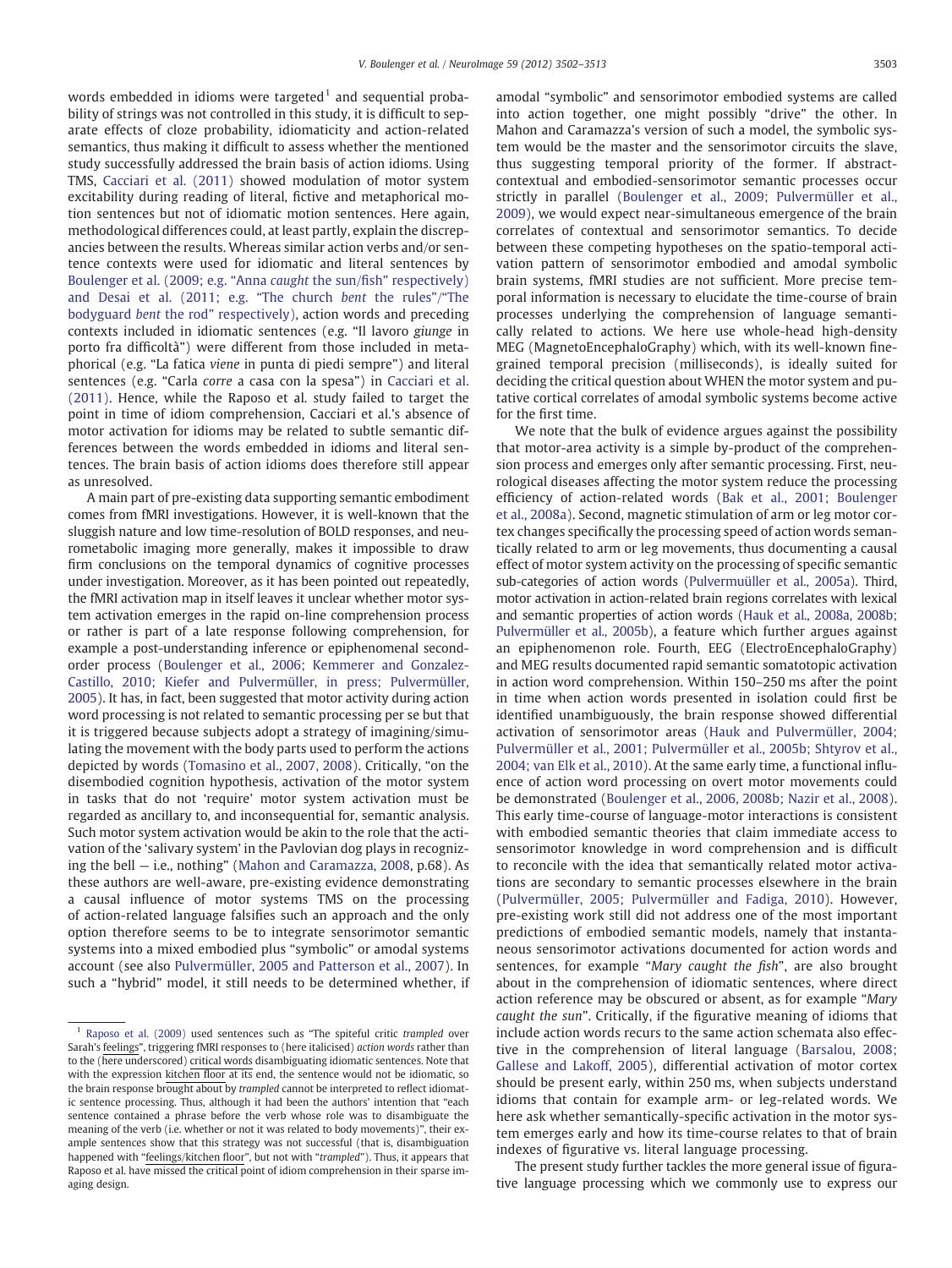<span id="page-2-0"></span>ideas and thoughts. Two main theories have been proposed to explain idiom comprehension: the constructionist approach holds that idioms are stored and processed as complex forms, similar to entries in a lexicon for whole constructions, and separate from their constituent words (see, for example, [Goldberg, 2003; Langacker, 1991; Swinney](#page-10-0) and Cutler,  $1979$ ).<sup>2</sup> [Gibbs \(1984\)](#page-10-0) argued that people do not engage in linguistic analysis of idiomatic expressions at all and that they can directly access idiom meanings while completely bypassing the literal ones, although data from his group also indicated a contribution of constituent verbs to figurative idiom meaning [\(Hamblin and](#page-10-0) [Gibbs, 1999](#page-10-0)). Thus, in the constructionist perspective, both single lexical items and complex constructions are viewed to be semantically stored and accessed in parallel, also simultaneous with any other context integration processes ([Pulvermüller et al., in press\)](#page-11-0). On the other hand, compositional theories of semantic processing postulate that sentence meaning is computed from the semantics of a sentence's constituent words, and that also in the case of idioms, individual words make a significant contribution to sentence meaning [\(Davidson,](#page-10-0) [1967; Titone and Connine, 1999](#page-10-0)). As an example, the "configurational hypothesis" [\(Cacciari and Tabossi, 1988\)](#page-10-0) views idioms as represented as configurations of words, not lexical units, and posits that, in the computation of idiom meaning, individual constituents of the sentence play a role. Idioms are processed literally until a key word is encountered that prompts recognition of the idiomatic nature of the string and activation of its figurative interpretation, with this interpretation being coloured by key words in the construction. Based on the observation of semantic somatotopic activation during reading of action-word-containing idioms, we ([Boulenger et al., 2009\)](#page-10-0) previously provided evidence for compositional mechanisms, however without ruling out whole-form storage constructional accounts. Here, using MEG, we determine when brain reflections of motor schemata associated with composite action words emerge relative to those of access to idioms as abstract constructions. Immediate activation of action-related brain regions that precedes or parallels activation of regions involved in figurative sentence processing will lend support to compositional theories as it would suggest that sentences' constituent parts contribute to the computation of the whole sentence meaning. A general brain activation difference between idiomatic and literal sentences will substantiate the claim that these types of semantics have different brain bases. As mentioned in the context of the embodied/amodal debate, findings of brain correlates of both word-semantics and sentence-level idiomaticity would allow us to cast light upon the relative activation time-courses and could therefore also have implications for the temporal orchestration of compositional and constructional semantic processes.

#### Materials and methods

# Participants

Eighteen healthy right-handed English native speakers (10 females) aged 19–45 years participated in the study. They had no record of neurological diseases, vision or hearing problems, and reported no history of drug abuse. All subjects gave their written informed consent to participate in the experiment and were paid for their

participation. Ethical approval was obtained from the Cambridge Local Research Ethics Committee.

## Stimuli

The materials consisted of seventy-six pairs of idiomatic and literal English sentences. Most of the idioms were semantically opaque, so that their meaning could not be derived from their constituent words alone. Half of the sentences included an arm-related action verb (e.g., "John scraped the barrel", "John picks her brain" and "Mary caught the sun" vs. "John scraped the table", "John picks her fruit" and "Mary caught the fish") while the other half included a leg-related action verb (e.g., "Pablo kicked the bucket", "Anna walked a tightrope between the situations" and "Pablo jumped on the bandwagon" vs. "Pablo kicked the ball", "Anna walked a mile between the towns" and "Pablo jumped on the armchair"; see Appendix for the complete stimulus set). Four experimental conditions were thus compared: arm-related idiomatic  $(n=38)$ , armrelated literal ( $n= 38$ ), leg-related idiomatic ( $n= 38$ ) and legrelated literal ( $n = 38$ ) sentences. Sentence length varied from 3 to 7 words and was matched across the four conditions. The critical words of the sentences (e.g., "bucket" and "ball"), which disambiguated the sentences as either idiomatic or literal, were matched using the CELEX lexical database for relevant psycholinguistic variables. Arm- and leg-related action words were matched along the same variables ([Table 1\)](#page-3-0). The two types of sentences were further matched for syntactic structure (i.e. only the critical words differed between idiomatic and literal conditions) and cloze probability. Cloze probability was estimated by asking 12 native English speakers (different from those who participated in the study) to complete the sentence fragments, not containing the critical words, with the first word/group of words that came to their mind (each subject had to give 3 answers). Results of this rating revealed that mean cloze probability of our idiomatic sentences (7.9%) did not significantly differ from that of literal sentences  $(5.1\%, p > .1, n.s.).$  Six further literal sentences including action-related or mental/state verbs were used as probe stimuli, interspersed with the main test sentences, in a simple motor response task (see Procedure below).

After the MEG experiment, the same group of 18 participants had to evaluate the sentences on action-relatedness and idiomaticity by answering the following questions using a 5-point scale  $(1 = not at$ all;  $5 =$  very much): (1) Is the meaning of the sentence related to an action that you could perform with your hands/arms/fingers? (2) Is the meaning of the sentence related to an action that you could perform with your feet/legs? (3) Does the sentence have a figurative/idiomatic meaning? Rating results confirmed that our arm- and leg-related literal sentences were more strongly associated with arm and leg actions respectively (average ratings  $= 4.59$  and 4.7 respectively) than arm- and leg-related idiomatic sentences (average ratings = 1.92 and 1.44 respectively,  $p<0.001$ ) and that our idioms were actually perceived as having a figurative meaning (average rat $ing = 4.65$ ) compared to literal sentences (average rating = 1.44,  $p<.001$ ). A further rating study was performed to determine whether concreteness/abstractness ratings dissociated between literal and idiomatic sentences ("Is the meaning of this sentence concrete or abstract?" rated on a 5-point scale). Results showed clearly that idiomatic sentences were rated as more abstract than literal ones (average values were 2.44 vs. 4.25 respectively; F  $(1, 10) = 58.47$ ,  $p = .001$ ).

# Procedure

Sentences were presented word by word, each for 500 ms (word-to-word stimulus onset asynchrony,  $SOA = 500$  ms), in lowercase letters at the centre of a computer screen. The SOA between critical words of two consecutive sentences was fixed (6.6 s) and the

<sup>&</sup>lt;sup>2</sup> In one variant of such an approach, called the "lexical representation hypothesis" ([Swinney and Cutler, 1979\)](#page-11-0), the computation of literal and idiomatic meanings is assumed to be initiated simultaneously upon occurrence of the first word in the idiomatic string. Individual words in the literal string would thus be accessed immediately, as would be the representation for the entire idiomatic construction. However, the lexicalized idiomatic meaning would become available before the computation of semantic relationships between constituent words in the literal interpretation of the sentence, which, according to this proposal, can only follow single word access. In the same sense, our present results do not provide evidence for a delayed processing of literal sentences and therefore we do not further discuss this proposal in detail below.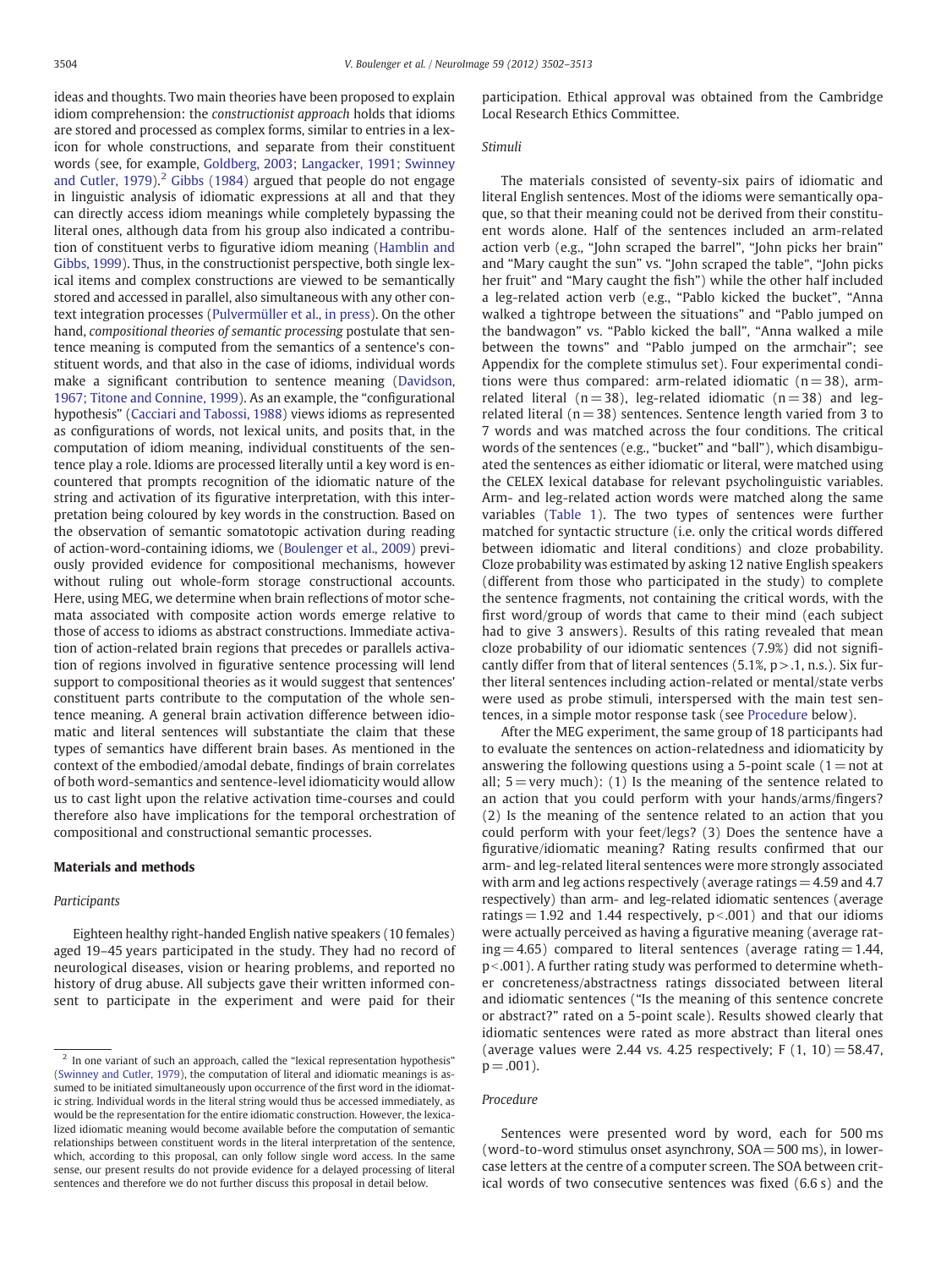<span id="page-3-0"></span>Table 1

|  |  | Psycholinguistic characteristics of critical words and of arm- and leg-related action words included in the idiomatic and literal sentences. |  |  |  |  |
|--|--|----------------------------------------------------------------------------------------------------------------------------------------------|--|--|--|--|
|--|--|----------------------------------------------------------------------------------------------------------------------------------------------|--|--|--|--|

|             | Critical words  |                 |              | Action words    |                 |              |
|-------------|-----------------|-----------------|--------------|-----------------|-----------------|--------------|
|             | Idiomatic       | Literal         | <b>ANOVA</b> | Arm             | Leg             | <b>ANOVA</b> |
| WORD FO     | 83.8 (93)       | 80.8 (91)       | ns           | 15.25(10)       | 22.58 (27)      | ns           |
| LEMMA FO    | 143.7 (169)     | 117.9 (119)     | ns           | 93.75 (86)      | 113.33 (139)    | ns           |
| LETT        | 5.55(1.8)       | 5.51(1.5)       | ns           | 4.67(1.1)       | 4.17(0.7)       | ns           |
| <b>SYLL</b> | 1.59(0.7)       | 1.53(0.7)       | ns           | 1(0)            | 1(0)            | ns           |
| <b>BIGR</b> | 39,137 (13,419) | 40,133 (12,368) | ns           | 32,984 (17,388) | 23,052 (17,378) | ns           |
| TRIG        | 4811 (3096)     | 5126 (3788)     | ns           | 4859 (6144)     | 1892 (1780)     | ns           |
| ORTH NEIGH  | 5.34(5)         | 5.35(5.8)       | ns           | 7.08(5.7)       | 7.67(4.4)       | ns           |

Mean values of word frequency (WORD FQ; per million), lemma frequency (LEMMA FQ; p/m), length in letters (LETT), number of syllables (SYLL), bigram frequency (BIGR), trigram frequency (TRIG), and number of orthographic neighbours (ORTH NEIGH) are reported for idiomatic and literal critical words of the sentences, and for arm- and leg-related action verbs (standard deviations are reported in brackets). P-values for ANOVAs (by items) are reported.

intersentence interval (ISI; i.e. time-interval between the offset of a sentence and the onset of the next sentence), during which a fixation cross remained on the screen, varied between 2.6 and 5.1 s (mean  $= 4.04$  s). Action verbs appeared on average 1.2 s before critical word onset (SD 485 ms). Such long delay and jitter were introduced to ascertain that any neurophysiological effects elicited by the critical word could not be explained as a direct consequence of action word presentation per se. Participants were asked to read sentences attentively but silently, without moving lips or articulators, and to carefully look at sequences of symbols that could also be displayed. They were told to attend to the meaning of each sentence and to be prepared to respond to test questions probing their comprehension. To this end, they occasionally had to answer simple yes/no questions about probe sentences, randomly interspersed between critical sentences, by pressing one of two buttons either with their left index or middle finger. For instance, after reading "John believes in ghosts", they had to answer "yes" to the question "Does John believe in ghosts?". Note that subjects did not know which sentences were probes so that they had to expect questions after each sentence, keeping their attention on the visual sentence input. Stimuli were presented in a randomised order with E-Prime software (Psychology Software Tools, 2001).

# MEG recording

Brain's magnetic activity was continuously recorded using a 306-channel Vectorview MEG system (Elekta Neuromag, Helsinki, Finland) with pass-band 0.10–330 Hz and 1 kHz sampling rate. To enable the removal of artefacts due to head movements, the position of the subject's head with respect to the recording device was tracked throughout the experiment using continuous head position identification (HPI). To this aim, magnetic coils were attached to the head and their position (with respect to a reference system determined by 3 standard points: nasion, left and right pre-auricular) was digitised using the Polhemus Isotrak digital tracker system (Polhemus, Colchester, VT). To allow the off-line reconstruction of the head model and co-registration with MR structural images, an additional set of points randomly distributed over the scalp was also digitised. Four EOG electrodes were further placed laterally to each eye (horizontal EOG) and above and below the left eye (vertical EOG) to monitor eye movements during the recording.

# MEG data processing

#### Pre-processing

For each subject, MEG channel and condition, we applied the following pre-processing steps:

(i) The continuous raw data from the 306 channels where preprocessed off-line using MaxFilter software (version 2.0, Elekta Neuromag, Helsinki) which minimises possible effects of magnetic sources outside the head as well as sensor artefacts using a Signal Space Separation (SSS) method ([Taulu and Kajola,](#page-11-0) [2005; Taulu et al., 2004\)](#page-11-0). SSS was applied with spatio-temporal filtering and head-movement compensation which corrected for within-block motion artefacts.

(ii) Using the Minimum Norm Estimates Suite (MNE, Martinos Center for Biomedical Imaging, Massachusetts General Hospital, Boston, MA), average event-related fields (ERFs) starting 100 ms before critical word onset and ending 800 ms after offset were computed from the pre-processed data for each sentence condition. Epochs containing gradiometer, magnetometer or EOG peak-to-peak amplitudes larger than 2000 fT/cm, 4000 fT or 150 μV respectively were rejected. These average responses were low-pass filtered (40 Hz) and baseline corrected (from 100 ms before critical word onset to word onset).

# Cortical surface reconstruction

For each subject, T1-weighted magnetic resonance images (MRIs) were acquired on a 3-T Siemens Tim Trio scanner (TR=  $2 \text{ s}$ ,  $TE = 30$  ms). The skin surface was segmented and tessellated. The cortical surface was decimated to include 10,242 vertices in each hemisphere for the purposes of source estimation [\(Dale et al.,](#page-10-0) [1999; Fischl et al., 1999\)](#page-10-0). A single-layer boundary element model (BEM) of the inner skull surface [\(Hämäläinen and Sarvas, 1989;](#page-10-0) [Mosher et al., 1999](#page-10-0)) was created to perform the forward model calculations. FreeSurfer software package (Martinos Center for Biomedical Imaging) was used in the above reconstruction procedures.

## Source analysis

Using the MNE suite, the digitised points from the Polhemus were co-registered to the skin surface. The forward solution was created using the decimated cortical surface and the single layer BEM. The noise covariance matrix was used to whiten the forward matrix and the data [\(Lin et al., 2006; Lütkenhöner, 1998](#page-10-0)). Dipole orientation was unconstrained. The cortical sources of the MEG signals were estimated using a distributed model, the L2 minimum norm estimate [\(Hämäläinen and Ilmoniemi, 1984](#page-10-0)). This was done for each subject, sentence condition and time-point. The data from each individual's source analysis were analysed in a common registered cortical space. To examine effects of specific conditions, a dynamic Statistical Parametric Map (dSPM) was used ([Dale et al., 2000\)](#page-10-0). dSPM utilises the MNE to create an F-like statistic (the square root of the F statistic) comparing the signal to the noise. Local current sources are calculated for and displayed on an average cortical surface (anatomical average of all brains of participants in the present study).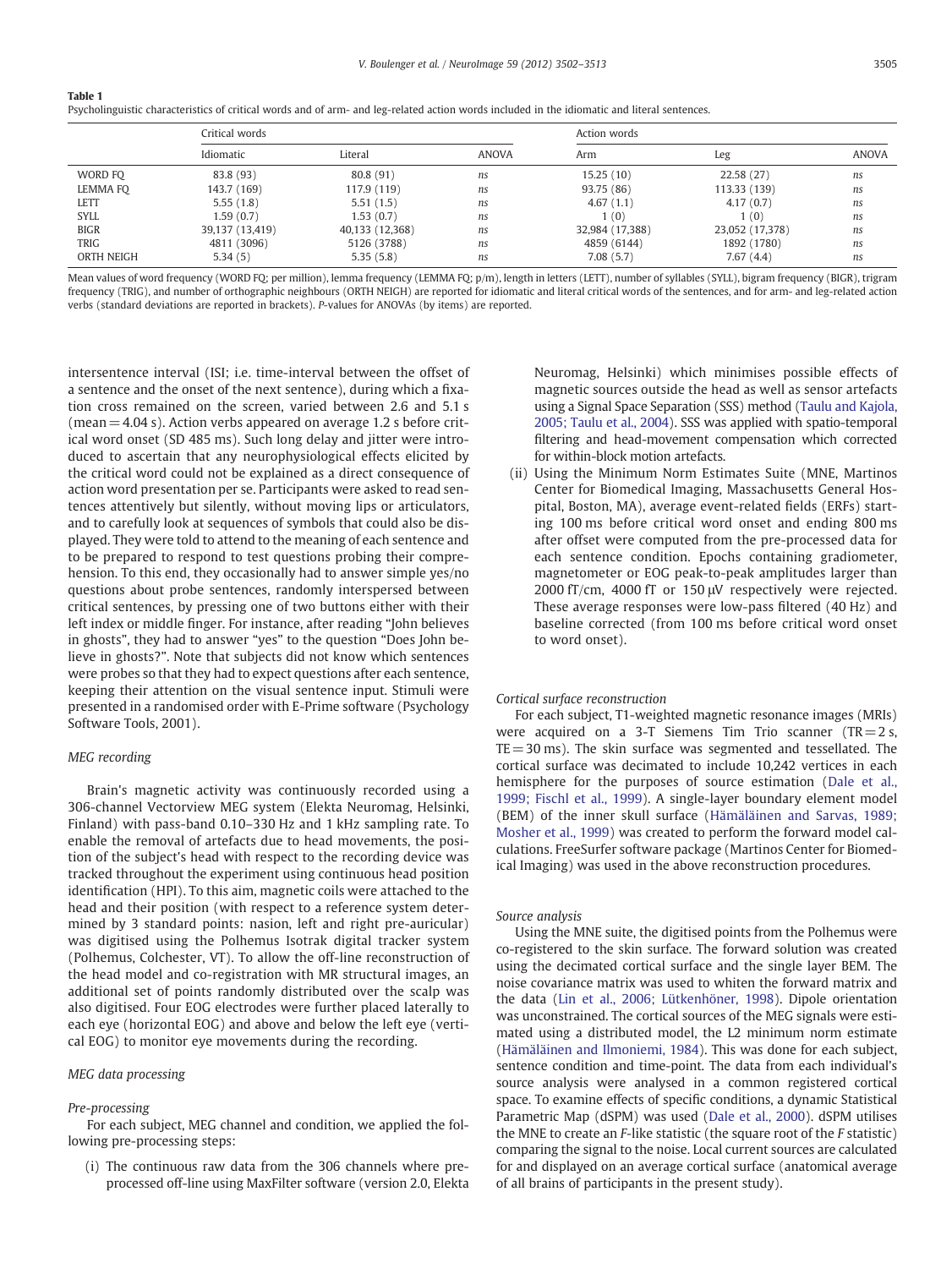# Statistical analysis

To compare the effects of Idiomaticity of the sentences and Body Part reference of the action verbs they included, the values produced by the MNE of each condition were subjected to statistical comparisons. Five sequential 50-ms time-windows ranging from 100 ms to 350 ms after critical word onset were selected. The source space was divided in 9 regions of interest (ROIs) which were chosen following our fMRI results on idioms including action words ([Boulenger et al., 2009\)](#page-10-0) and on previous studies on action word and idiom processing ([Hauk et al., 2004; Romero-Lauro](#page-10-0) [et al., 2007](#page-10-0)). Most of these ROIs were previously shown to (i) be strongly activated during reading of idiomatic sentences compared to literal sentences and (ii) relate to semantic somatotopy to arm- and leg-related sentences. The following ROIs were manually drawn on the average left-hemisphere cortical surface across all subjects (see Table 2 for corresponding Brodmann areas and MNI coordinates of the centre of ROIs): inferior frontal gyrus (IF), superior/middle temporal gyrus (ST), temporal pole (TP), angular gyrus (AG), dorsolateral prefrontal cortex (PF), arm premotor/ motor region (MA), leg premotor/motor region (ML), inferior temporal cortex (IT) and occipital cortex (OCC). As initial analysis revealed that activity in IT and OCC did not distinguish between conditions, these regions were not included into the main statistical analysis. Note also that an analysis on smaller motor ROIs restricted to arm and leg motor cortex confirmed the results presented. Mean current amplitudes extracted for each time-window, ROI, condition and subject were subjected to a 4-way repeated measures analysis of variance (ANOVA) with factors Time (100–150 ms, 150–200 ms, 200–250 ms, 250–300 ms, 300–350 ms), ROI, Idiomaticity (idiomatic vs. literal) and Body Part (sentences containing arm- vs. legrelated action words). Significant effects are reported in the text only if they survived Greenhouse–Geisser correction for sphericity violations.

Capitalising on the fine temporal resolution MEG offers, a further fine-grained time-course analysis (1) estimated the earliest points in time when the idiomatic/literal status of the sentences and the body-part reference of action words included in the sentences affected the activation strength of relevant ROIs and (2) directly compared the earliest onset latencies of idiomaticity and body part effects with each other. For each subject, source estimates for two critical conditions were subtracted from each other: the contrast between idiomatic vs. literal sentences was calculated for the ROIs TP and PF, and that between sentences containing armrelated vs. leg-related words was computed for the precentral ROIs MA and ML. A test was then performed time-point by time-point to assess whether the resultant subtraction curve was significantly different from the baseline  $(-100 \text{ ms}$  to critical word onset; using the SD of the baseline). The first of 10 consecutive significant time-points was identified as the first point in time when the critical conditions differed from each other. The "earliest time-points of divergence" found for the idiomatic/literal and for the arm/leg contrasts were then compared between ROIs and contrasts using t-tests.

# Results

Silent reading of arm- and leg-related idiomatic and literal sentences elicited rapid spreading of cortical activation within a distributed neural network. Within 250 ms of the critical word distinguishing between literal or idiomatic meaning of a sentence (e.g., "she caught the sun" vs. "she caught the fish", "he kicked the habit" vs. "he kicked the statue"), neural activity spread from the visual occipital cortex to anterior areas in temporal and frontal cortex. First activation peaks (note that cortical sources build up earlier than the point in time when they reach their maximum of activity) were seen in the occipital cortex at 165 ms, in the inferior temporal cortex (IT) at 170 ms, the angular gyrus (AG) at 180 ms and in the dorsolateral prefrontal cortex (PF) at 180 ms. After a further slight delay, activation also peaked in the temporal pole (TP; 235 ms), the precentral gyrus (motor/premotor cortex, arm and leg regions, MA and ML; 250 ms) and the superior temporal (ST; 250 ms) and inferior frontal gyrus (IF; 265 ms; [Fig. 1\)](#page-5-0).

# 50-ms time-windows analysis

To test activity dynamics related to Time, Idiomaticity of the sentences, and Body Part reference of the action verbs they included, along with the interactive effects of these variables, activity in 7 regions of interest (ROIs; Table 2) was compared between arm/ leg-related idiomatic/literal sentences in 5 sequential 50-ms timewindows ranging from 100 to 350 ms following critical word onset. A 4-way ANOVA (Time  $\times$  ROI $\times$  Idiomaticity  $\times$  Body Part) revealed significant main effects of Time (F (4, 68) = 10.40,  $\varepsilon$  = 0.592, p = 0.001), indicating generally strongest brain activation from 150 ms to 300 ms post-stimulus (maximal activity in the interval 200–250 ms), and of ROI (F (6, 102) = 61.24,  $\varepsilon$  = 0.329, p = 0.001), due to stronger activity in TP and AG compared to other regions. The interaction of the factors Time and ROI was also found to be significant (F (24,  $408$ ) = 5.83,  $\varepsilon$  = 0.243, p = 0.001), as activity in AG and TP was

Table 2

Regions of interest (ROIs) in the left hemisphere in which time-course of activation during literal and idiom sentence reading was examined.

| ROI       | Label                          | Brodmann areas    | MNI coordinates |                              |
|-----------|--------------------------------|-------------------|-----------------|------------------------------|
| Occ       | Occipital cortex               | BA 17/18/19       | $-25 - 894$     | Dale et al. (2000)           |
|           |                                |                   |                 | Dhond et al. (2001)          |
| AG        | Angular gyrus                  | <b>BA 39</b>      | $-40 - 6127$    | Humphries et al. (2007)      |
|           |                                |                   |                 | Lau et al. (2008)            |
| <b>ST</b> | Superior temporal cortex       | BA 22/41/42       | $-45 - 351$     | Dale et al. (2000)           |
|           |                                |                   |                 | Friederici et al. (2003)     |
| IT        | Inferior temporal cortex       | BA 21/37          | $-57 - 42 - 9$  | Dhond et al. (2001)          |
|           |                                |                   |                 | Marinkovic et al. (2003)     |
| TP        | Temporal pole                  | <b>BA38</b>       | $-50 - 1 - 26$  | Binney et al. (2010)         |
|           |                                |                   |                 | Romero-Lauro et al. (2007)   |
| IF        | Inferior frontal cortex        | BA 44/45 + BA9/47 | $-451117$       | Bookheimer (2002)            |
|           |                                |                   |                 | Friederici et al. (2003)     |
| PF        | Dorsolateral prefrontal cortex | <b>BA9</b>        | $-203832$       | Fogliata et al. (2007)       |
|           |                                |                   |                 | Pulvermüller and Hauk (2006) |
| <b>MA</b> | Arm motor/premotor cortex      | BA 4/6            | $-51 - 643$     | Boulenger et al. (2009)      |
| ML        | Leg motor/premotor cortex      | BA 4/6            | $-25 - 1764$    | Hauk et al. (2004)           |
|           |                                |                   |                 | Tettamanti et al. (2005)     |

For each ROI, the label, corresponding Brodmann areas (BA) and MNI coordinates (at the centre of ROI) are reported. Previous studies where the ROIs were found to be active in the processing of idioms, action words, or language in general are also mentioned.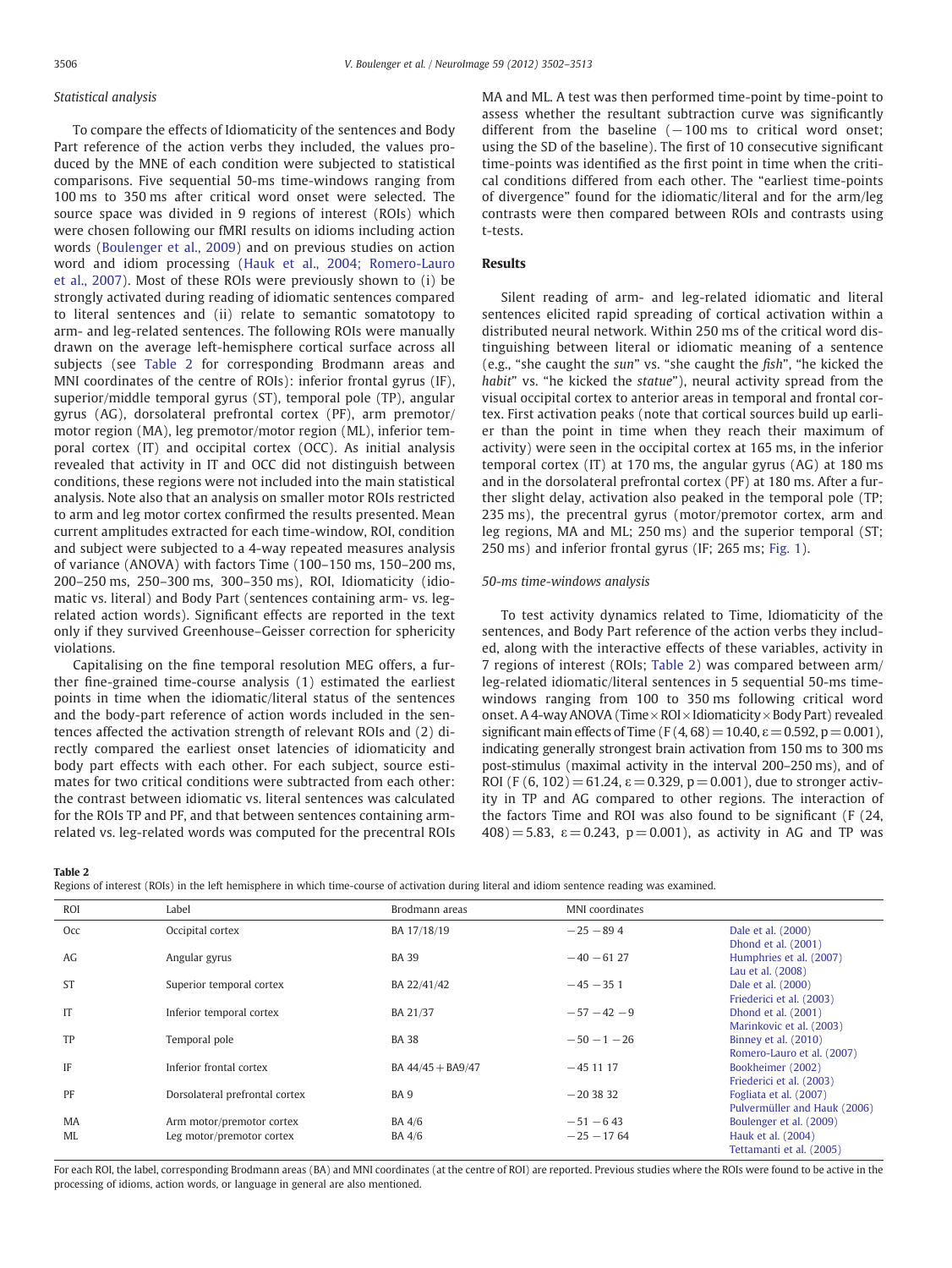<span id="page-5-0"></span>

Fig. 1. Time-course of cortical activation in each region-of-interest (ROI) for idiomatic and literal sentences. The nine predefined ROIs (see [Table 1](#page-3-0) for more details about ROIs) are represented in green on an "inflated" view of the left cortical hemisphere. For each ROI, time-course of activation is reported from 100 ms before critical word onset to 700 ms after onset for idiomatic (red) and literal sentences (blue). The vertical dotted line indicates critical word onset. MA = left motor/premotor arm region; ML = left motor/premotor leg region;  $IF = left$  inferior frontal cortex;  $ST = left$  superior temporal cortex;  $TP = left$  temporal pole;  $PF = left$  dorsolateral prefrontal cortex; AG = left angular gyrus;  $IT = left$  inferior temporal cortex; OCC = left occipital cortex. (For interpretation of the references to colour in this figure legend, the reader is referred to the web version of this article.)

enhanced, respectively, in the intervals 150–250 ms and 200–300 ms post-stimulus onset compared with earlier and later time-windows. In contrast, activation strength in the other ROIs rose within the first 100 ms after critical stimulus onset but did not change significantly between 100 and 350 ms.

Importantly, the factors Time, ROI and Idiomaticity led to a significant 3-way interaction (F (24, 408) = 2.85, ε = 0.332, p = 0.006) which is displayed in Fig. 2a. This complex interaction revealed that idiomatic/literal status of a sentence was manifest in spatially and temporally specific brain activations. The interaction was due to



Fig. 2. ROI activations for idiomatic and literal sentences across time. (a) Amplitudes of MNE source current values summed over predefined ROIs are reported for each of the 7 selected ROIs for idiomatic (red) and literal sentences (blue) in five 50-ms time-windows (from 100 to 350 ms after critical word onset). MA = left motor arm region; ML = left motor leg region; IF = left inferior frontal gyrus; ST = left superior temporal cortex; TP = left temporal pole; PF = left dorsolateral prefrontal cortex; AG = left angular gyrus. Asterisks indicate significant differences ( $p<$  05) between conditions. (b) Cross-over interaction ( $p$  = .017) in the left temporal pole in the first two time-windows of analysis (100–150 ms) and (150–200 ms) during reading of idiomatic (red) and literal (blue) sentences. Bars represent standard errors of differences. (For interpretation of the references to colour in this figure legend, the reader is referred to the web version of this article.)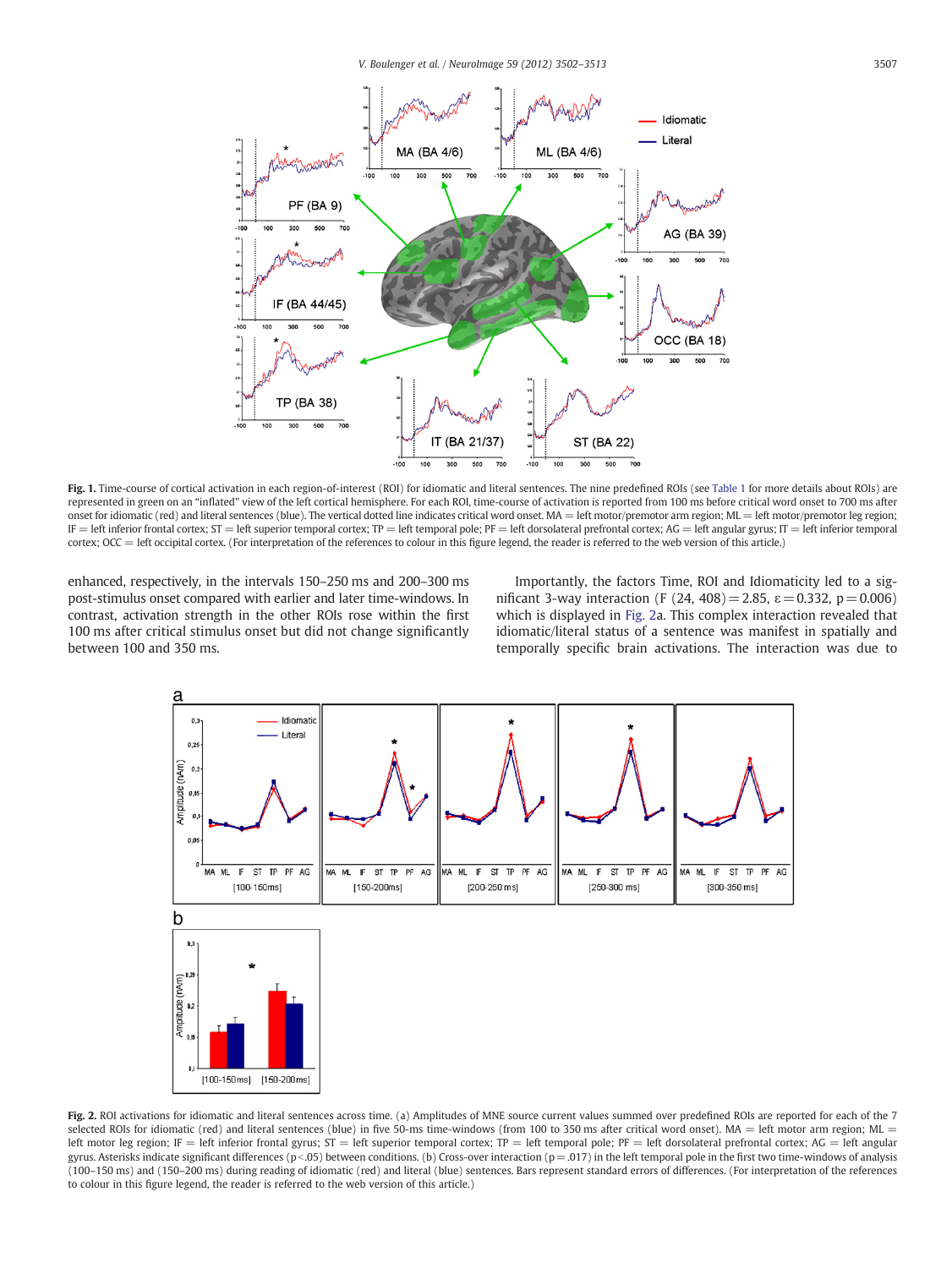<span id="page-6-0"></span>stronger idiomaticity effects in the temporal pole (TP) and prefrontal cortex (PF) compared with other ROIs. Interestingly, in the first two time-windows (100–150 ms and 150–200 ms), activation in TP revealed a significant Time  $\times$  Idiomaticity interaction (F (1,  $17$ ) = 6.93, p = 0.017; [Fig. 2b](#page-5-0)): TP tended to respond more strongly to literal sentences than to idioms at very early time-points (100–150 ms, although the Idiomiaticity contrast did not reach significance in this very early time window), whereas later on (150–200 ms), the reverse contrast was significant, showing stronger activity for idiomatic sentences (F  $(1, 17) = 5.28$ , p = 0.035). A similar interaction was also observed in PF (F  $(1, 17) = 6.81$ ,  $p = 0.018$ ) and an even clearer interaction between the same factors (Time, Idiomaticity) emerged when the 2 ROIs (TP and PF) were entered into one analysis (F  $(1, 17) = 9.27$ , p = 0.007). In addition, the inferior frontal cortex (IF) first activated more strongly to literal than to idiomatic sentences (150–200 ms; F  $(1, 17) = 5.27$ ,  $p= 0.035$ ), however seemingly with a slight delay upon that in TP and PF. When entering data from all three ROIs, where significant idiomaticity effects were found, into a new analysis of the earliest two time-intervals (100–150 and 150–200 ms), a significant 3-way interaction emerged between the factors Time, ROI and Idiomaticity (F  $(2, 34) = 9.11$ ,  $\varepsilon = 0.633$ ,  $p = 0.004$ ), documenting different region-specific time-courses of the neurophysiological differences between figurative and literal sentences. Note that the early



Fig. 3. Dynamic Statistical Parametric Maps (dSPMs) of local cortical activation dynamics elicited by arm- and leg-related idiomatic and literal sentences calculated over the subject group. The panel on the left contrasts dSPMs for idiomatic and literal sentences. The time-scale is in milliseconds after the onset of the critical word. Activation differences in the temporal pole (TP) and in the prefrontal cortex (PF) are highlighted by yellow circles. Stronger activity in TP was found for idioms at 150–250 ms. The panel of the right shows dSPMs for arm- and leg-related sentences (collapsed over idiomatic and literal ones). Yellow circles highlight the stronger activation for arm-related sentences in the arm motor/premotor region and for leg-related sentences in the leg motor/premotor region at ~180 ms after critical word onset. Activations are shown on an "inflated" view of the left cortical hemisphere of the average over the brains of all experiment participants. (For interpretation of the references to colour in this figure legend, the reader is referred to the web version of this article.)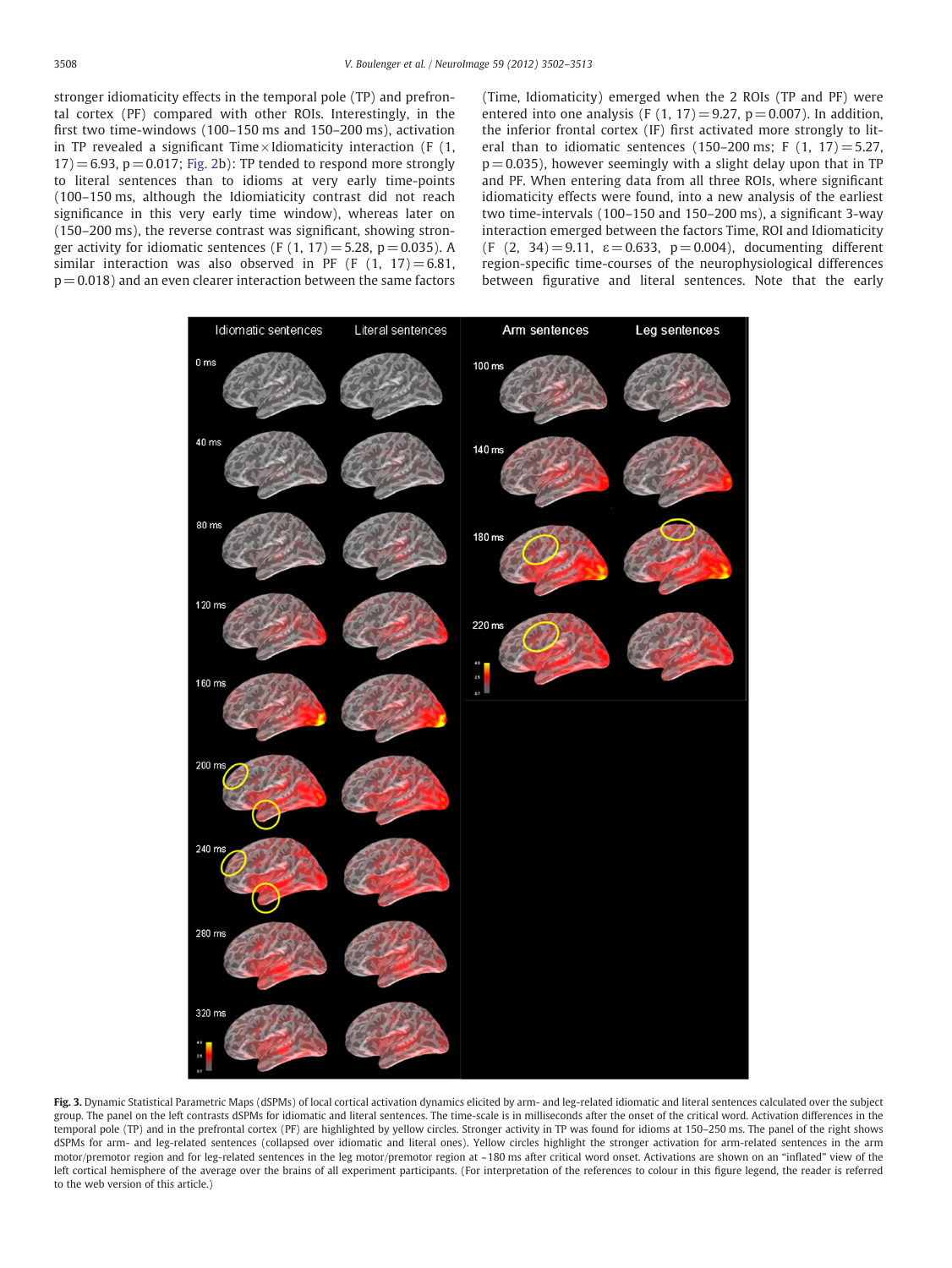dynamics seen in TP (first trend towards literal >idiomatic, then idiomatic > literal) re-occurred with a slight delay in IF cortex (see [Fig. 1](#page-5-0)).

Crucially, a significant  $Time \times Body$  Part interaction also emerged (F (4, 68) = 2.86,  $\varepsilon$  = 0.868, p = 0.037), indicating dissociations of activation time-courses between sentences including arm- and leg-related action words, regardless of whether they were literal or idiomatic in meaning, and over the 7 ROIs and 5 time-intervals. When directly comparing activity for arm and leg sentences in each ROI separately, significant differences were found in the arm precentral cortex (MA) in the intervals between 200 and 350 ms  $(F (1, 17) = 5.06, p = 0.038)$ , indicating stronger activity for arm than for leg sentences, but not in any other region. The opposite tendency in the leg precentral cortex was observed but did not reach significance. No interaction involving both semantic factors – Idiomaticity of the sentences and Body Part reference of their composite action words – was found.

[Fig. 3](#page-6-0) illustrates the time-courses of cortical activation elicited by idiomatic and literal sentences (panel on the left), and by sentences including arm- and leg-related action words (panel on the right), by displaying snapshots of activity patterns revealed by dynamic Statistical Parametric Maps (dSPMs).

# Time-point by time-point analysis

Taking advantage of the main strength of MEG, we further scrutinised the dynamics of semantic brain activation by determining the earliest time-points of divergence between idiomatic and literal sentences in TP and PF, and between arm- and leg-related sentences in arm and leg precentral ROIs (MA and ML). This meticulous analysis revealed that the difference in spatiotemporal patterns between sentences including arm- and leg-related action words was significant in arm precentral cortex at 165 ms and in leg precentral cortex at 173 ms. In prefrontal cortex and temporal pole, the earliest idiomaticity effects were seen at 170 and 185 ms, respectively. Unlike the larger time-bins described above, these earliest time-points of divergence of the Idiomaticity and Body Part effects did not significantly differ between each other for any pair of ROIs examined.

A further analysis computing the Idiomaticity main effect over PF and TP and that of Body Part in the premotor ROIs confirmed these time-course estimates: Significantly stronger activation to idiomatic than to literal sentences were seen in temporal pole and prefrontal cortex from 160 to 180 ms (F  $(1, 17) = 5.833$ ,  $p = 0.027$ ) and from 200 to 240 ms (F  $(1, 17) = 7.172$ ,  $p = 0.016$ ) and, similarly, in the intervals from 150 to 160 ms and from 250 to 260 ms, significant ROI $\times$ Body Part interactions emerged in MA and ML (F  $(1, 17) = 6.625$ ,  $p = 0.020$  and F (1, 17) = 5.797,  $p = 0.028$  respectively). Once again, the points in time where body-part reference of action words first affected the landscape of activation in precentral cortex and where idiomaticity effects were first manifest in anterior temporo-frontal areas did not significantly differ from each other  $(p > .05)$ . These findings therefore indicate near-simultaneous early effects – between 150 and 180 ms after the critical sentence-disambiguating word – of the idiomaticity of sentences and the embodied meaning of action words included in these sentences.

# Discussion

Our results show early semantic activation (150–250 ms) to written sentences in a range of cortical regions. At early points in time (150–200 ms and onwards), idioms evoked significantly stronger activation than literal sentences in left temporal pole, Broca's region in left inferior frontal cortex as well as in left dorsolateral prefrontal cortex. Early activation in the motor system at the same early latencies (150–250 ms and onwards) was found to reflect aspects of the meaning of action words included in literal and figurative

sentences alike. The short latency and dependence on semantic type of these region-specific activations are consistent with the involvement of motor schemata reflecting constituent word meaning in the semantic analysis of both literal sentences and idioms. Additional analyses of the fine-grained time-course of ROI-specific activation suggested near-simultaneous brain signatures of the semantic status of sentences (idiomatic vs. literal) and the semantic type of action words embedded in these sentences.

# Idiomaticity effects

Our findings corroborate previous functional brain imaging studies showing specific involvement of anterior temporal and prefrontal regions in idiom processing ([Fogliata et al., 2007; Lee and Dapretto,](#page-10-0) [2006; Rizzo et al., 2007; Romero-Lauro et al., 2007](#page-10-0)). For instance, [Romero-Lauro et al. \(2007\)](#page-11-0) reported stronger activation in the left superior frontal and anterior middle temporal gyri along with increased effective connectivity between these regions during idiom comprehension. It was suggested that while temporal cortex may retrieve idiom meaning, prefrontal areas may suppress literal sentence interpretations. However, the functional imaging data available so far cannot, in our opinion, speak to such differential roles of frontal and temporal areas. In our fMRI study [\(Boulenger et al., 2009](#page-10-0)), we could confirm enhanced activity in fronto-temporal regions when reading idioms, however, these BOLD activations emerged rather late (3 s) after the critical words of stimulus sentences were presented. The apparent discrepancy between these results and the present MEG findings of rapid motor systems activation suggests that fMRI does not capture important facets of the temporal dynamics of cognitive brain processes and that using complementary neurophysiological imaging techniques is crucial for understanding the brain basis of language comprehension. As the precise temporal resolution of MEG (and EEG) methods is renowned, we believe that the temporal dynamics obtained from such study can be trusted more than those suggested by fMRI.

Additional earlier studies have investigated the brain basis of idioms. [Fogliata et al. \(2007\)](#page-10-0) examined the effects of repetitive TMS (rTMS) on a sentence-to-picture matching task using idioms and literal sentences. TMS was delivered, after sentence ending and subsequent to picture presentation, to the left middle temporal and prefrontal cortex, and led to impairment of idiom-picture matching. However, as TMS delivery followed sentence presentation with a substantial delay (2 s), subjects had already understood the short phrases (of 3–6 words) at the point in time when pictures were presented and subsequent TMS pulses were delivered. This feature makes it difficult to draw conclusions on TMS effects on idiom comprehension as TMS could possibly have affected postunderstanding memory processes, rather than comprehension and semantic access. In contrast, the present MEG study revealed that in the first 150–250 ms after appearance of the "idiomatic key" in the string (the disambiguating critical word), specific brain regions, including temporal pole, dorsolateral prefrontal cortex and Broca's region, were differentially activated by idiomatic and literal sentences. Note that previous EEG studies have shown activations for idioms around 300–500 ms after critical word onset ([Laurent et al.,](#page-10-0) [2006; Proverbio et al., 2009\)](#page-10-0). However, methodological issues such as the use of different tasks (i.e. semantic priming) and the choice of late time-windows for analysis (~320–550 ms and 500–780 ms) may explain the differences in the timings of activations with our study. We emphasise though that [Proverbio et al. \(2009\)](#page-11-0) also found stronger brain response to idiomatic than to literal sentences in occipito-temporal regions around 250–300 ms and proposed that "there is direct access to the idiomatic meaning of figurative language, not dependent on the suppression of its literal meaning". A study by [Tartter et al. \(2002\)](#page-11-0) further provided evidence for activation differences between literal and metaphorical sentences already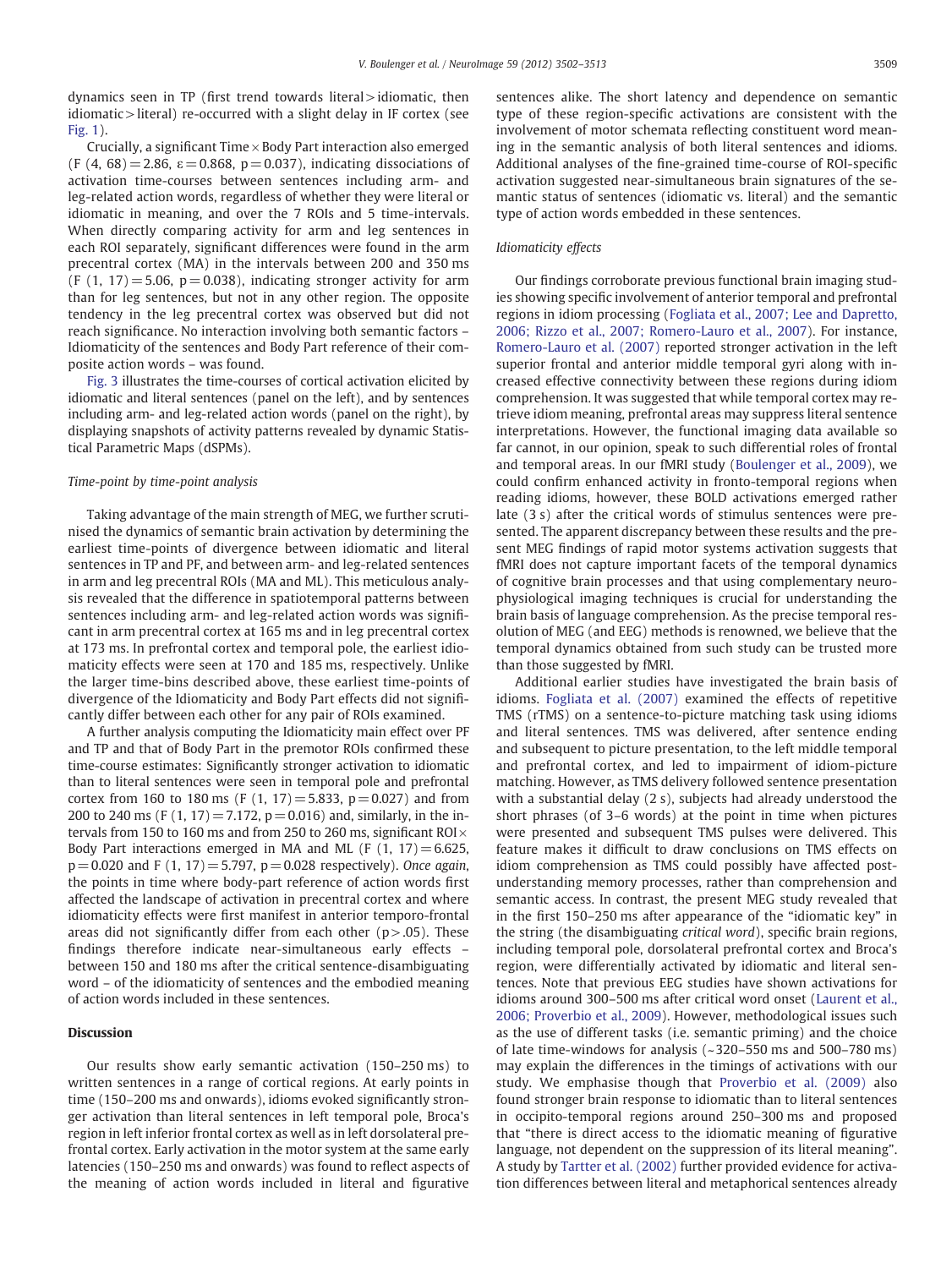from 160 to 200 ms after critical word onset, thus suggesting that processing of figurative language recruits specific brain regions early in the course of sentence meaning computation. A range of recent studies revealed brain correlates of language comprehension at different psycholinguistic levels, thus supporting language understanding "in an instant" (for review, see [Pulvermüller et al., 2009](#page-11-0)).

The stronger activation of the left temporal pole for idioms at short latency also seems in agreement with the importance of this region for semantic understanding and its crucial role in abstract meaning processing. It has indeed been proposed that the brain mechanisms for semantic circuits generalising over classes of objects and actions are located anterior and adjacent to action and object processing systems of the human brain, in prefrontal and anterior temporal cortices (see, for example, [Patterson et al., 2007; Pulvermüller,](#page-11-0) [2008; Pulvermüller and Hauk, 2006](#page-11-0)). Category-specific semantic systems distributed over sensory and motor areas may therefore be complemented by centres for semantic processing, or "semantic hubs", mediating between modality-specific (sensory, motor and linguistic) brain regions and contributing to abstract meaning processing. A key finding supporting this position is that the most severe specific semantic deficit caused by brain dysfunction, the temporal variant of fronto-temporal dementia also known as Semantic Dementia, is characterised by atrophy and hypometabolism of the anterior temporal lobes associated with deficits in conceptual and semantic processing and crucially, a most severe difficulty to process abstract meanings [\(Snowden et al., 1989; Crutch and Warrington, 2006;](#page-11-0) [Patterson et al., 2006; Jefferies et al., 2009; Pulvermüller et al., 2010;](#page-11-0) [Hoffman and Lambon-Ralph, 2011](#page-11-0); but see [Yi et al., 2007; Macoir,](#page-11-0) [2009; Mattioli, 2008; Bonner et al., 2009; Papagno et al., 2009](#page-11-0) for contrasting results regarding the so-called "reversed concreteness effect" in semantic dementia and herpes simplex encephalitis<sup>3</sup>). Theoretical approaches to the brain basis of abstract concepts therefore suggest that anterior temporal and possibly also prefrontal areas are most crucial for processing sentences with abstract meaning, idioms included. Consistent with this, our results, together with previous studies ([Pulvermüller and Hauk, 2006](#page-11-0); see also [Binder et al. 2005](#page-10-0) for abstract language processing), also showed strong activation to figurative language in dorsolateral and inferior prefrontal cortex, thus suggesting that both frontal and temporal areas play a role in semantic integration at abstract levels. Our present MEG results further show some activation in the angular gyrus (AG) but do not confirm an activation difference between idiomatic and literal sentence processing in that region (see [Fig. 1;](#page-5-0) see [Binder et al., 2009](#page-10-0) for a discussion on the role of the angular gyrus in semantic processing). Note that previous fMRI findings ([Boulenger et al., 2009; Romero-Lauro](#page-10-0) [et al., 2007](#page-10-0)) showed that idiomatic sentences activated AG (along with other areas) more strongly than literal ones. The difference between the present results and these fMRI data may therefore either be caused by late activation escaping our present analysis, or the fMRI dynamics may be due to generators eliciting no or spurious MEG signals.

To our knowledge, the present study demonstrates for the first time using real-time imaging of neurophysiological activity that brain signatures of the computation of idiomatic meaning emerge at the very earliest stages of sentence processing, within 150–250 ms. At such short latencies, there is already remarkable spatiotemporal structure to the brain response: Following a trend towards stronger activation to literal sentences (which we do not give a strong interpretation here as the Idiomaticity contrast at 100–150 ms did not surpass the significance threshold), significant predominance of activity to figurative sentences emerged in anterior temporal areas and, in part, in dorsolateral prefrontal cortex; a somewhat delayed but similar dynamic pattern was present in Broca's area (IF). As a tentative suggestion, we propose that the temporally distinct activation patterns in temporal poles reflect the preliminary exploration of the semantic space of the incoming sentences, which is narrower for literal items, thus quickly converging on one interpretation, but more demanding and resource consuming – as a wider semantic space is being explored – for idioms. As the range of interpretations is wider for figurative sentences, anterior temporal and frontal activations may take longer and be more pronounced, until the stored semantic features of the whole idiomatic phrase can finally be accessed and integrated with meaning features of the words making up the sentence. Prefrontal cortex seems to follow this same dynamic pattern although with smaller activation. This convergence of cortical dynamics suggests that dorsolateral prefrontal and anterior temporal areas collaborate in the processing of idioms, possibly in linking the meaning of the whole form of the standardised parts of the idiomatic phrases (grasp … idea) to the very specific context-dependent meaning of these stored constructions ([Goldberg, 2003; Lakoff, 1987](#page-10-0)). In parallel, semantic features of single words embedded in the sentences (over and above those of the critical words to which MEG responses were examined in detail) are processed, as documented by the differential activation in the motor system which was specific to the body-part reference of the preceding action words. Note that the present effects of sentence meaning (idiomatic/literal distinction) cannot be attributed to the "expectedness" or cloze probability of critical words, as materials had been matched for this variable. Corpus studies and a separate behavioural study of cloze probabilities looking at the tokens of the present experiment specifically supported this. Note furthermore that differential precentral activations were not elicited directly by the action words, which had occurred earlier in the sentences, on average 1.2 s  $\pm$  485 ms before critical word onset. Because of the substantial jitter between action and critical word presentations  $(SD = 485 \text{ ms})$ , it is not possible that effects time-locked to the critical word onset and occurring at 150–250 ms after it were evoked by action words per se. Furthermore, any long-lasting tonic  $(>1 \text{ s})$  neurophysiological effect of the action words per se would have been present already in the baseline before the critical word onset and would thus have been removed by the baseline correction applied. This absence of semantic somatotopy to the action words used in the present study was probably due to the fact that the same action words were used in different idiomatic and literal contexts, so that the well-known repetition effects [\(Dhond et al., 2005; Rugg, 1985](#page-10-0)) led to an attenuation of the fronto-central brain responses elicited by these words.

## Early semantic somatotopy in idiom processing

The MEG activity elicited by the critical, sentence-disambiguating words can be related not only to the processing of these critical items themselves but, in addition, to the sentence comprehension process the critical times trigger. As aspects of the meaning of action words, namely their typical body-part relationships, were manifest in the brain response elicited by critical words, when the literal or idiomatic sentence meaning was being derived, these results are consistent with the position that referential semantic aspects of constituent action words were accessed during sentence meaning computation. More generally, the early motor activations to both idioms and literal sentences including action words concur with previous fMRI [\(Hauk](#page-10-0) [et al., 2004; Kemmerer et al., 2008](#page-10-0)) and neurophysiological works [\(Hauk and Pulvermüller, 2004; Shtyrov et al., 2004\)](#page-10-0) on concrete single action word processing, although we note that, in the present study, only sentences including arm verbs were seen to reliably recruit the arm motor region more strongly than the leg verb

<sup>&</sup>lt;sup>3</sup> Results from neuroimaging studies are also controversial as while some studies reported specific activation for abstract words in the temporal poles usually affected in semantic dementia ([Noppeney and Price, 2004; Binder et al., 2005; Sabsevitz](#page-10-0) [et al., 2005;](#page-10-0) see also [Pobric et al., 2009](#page-11-0) for a rTMS study), others found greater activation in these regions for concrete words ([Fiebach and Friederici, 2003; Grossman et al.,](#page-10-0) [2002; Mellet et al., 1998; Whatmough et al., 2004\)](#page-10-0).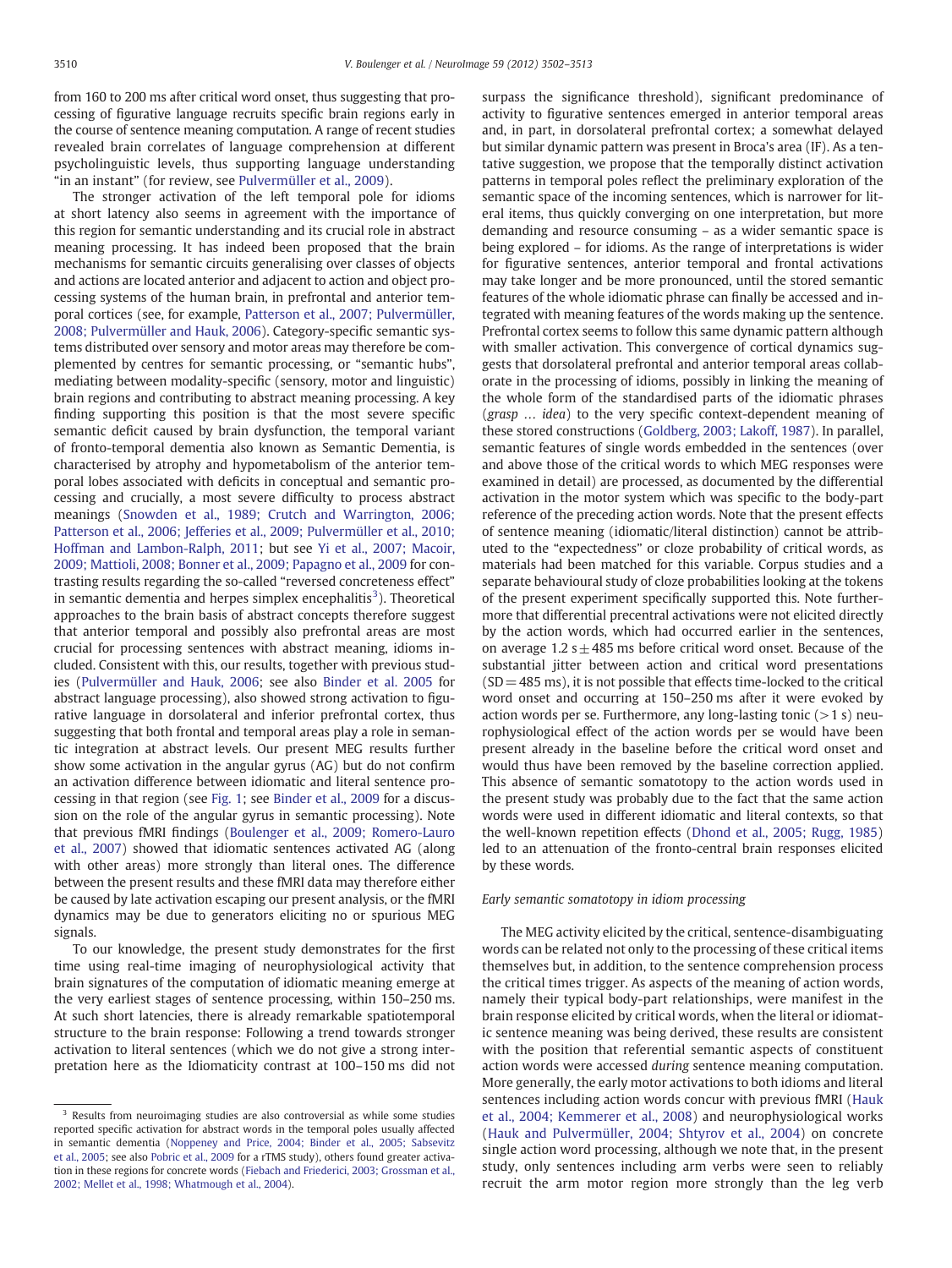sentences, whereas the opposite effect in the leg ROI fell short of reaching significance in the 50-ms time-window analysis. However, note that dSPMs maps and fine-grained analysis of temporal dynamics indicated such dissociations in the leg region too ([Fig. 3,](#page-6-0) right panel). The present MEG results on local activation differences between both literal and idiomatic sentences containing arm vs. leg words also corroborate the spatial activation differences documented previously using fMRI ([Boulenger et al., 2009\)](#page-10-0), in spite of some divergence of results in the temporal domain (see discussion above). Here, we interpret these brain signatures of action words as an index of semantic access to constituent words embedded into idioms. Note that this interpretation does not require that the cell assemblies of action words ignite always in the same manner or that the core meaning of these words are being accessed whenever these items are used (for discussion, see [Pulvermüller, 1999, 2003](#page-11-0)). In the positive case, semantic somatotopy can nevertheless be interpreted as an index of access to action-meaning. Also in line with our results and interpretation is the fMRI work by [Saygin et al. \(2010\)](#page-11-0) who reported activity in area MT (in middle temporal cortex), involved in motion processing, for figurative sentences including motion verbs (see also [Matlock, 2004](#page-10-0)), thus providing one more example that aspects of constituent word meaning are manifest in the brain response to abstract sentences.

Based on a recent semantic priming study, [Fanari et al. \(2010\)](#page-10-0) argued that idiomatic meaning is available at the offset of short strings only when they are embedded in a context that biased figurative interpretation. One might therefore suggest that, since our idioms were mostly short and not preceded by biasing context, idiomatic meaning may not have been available at the point in time when critical words were presented, and that the activations observed, particularly in the precentral cortex, may therefore have resulted from the literal interpretation of (in principle idiomatic) sentences that include action verbs. Yet, given (i) the above-mentioned jitter between action words and critical words, (ii) the fact that our idioms were rated as having a figurative meaning compared to literal sentences (see [Materials and methods](#page-2-0)), and (iii) the clear early neurophysiological idiomaticity effect, we believe that this alternative interpretation should be discarded. Again, we would like to call into attention that immediate strong neurophysiological differences were present between literal and idiomatic strings, thus providing neurophysiological evidence that a distinction between these otherwise matched string types has been made within the first 200 ms after presentation onset of the critical disambiguating word. The context of the experiment, in which a substantial percentage of stimulus sentences were in fact idioms, may certainly have prepared subjects that idioms might occur. We are aware that despite our efforts to get optimal material, our idioms were both ambiguous and non-ambiguous and while in some of them the critical word was the last word of the sentence, in others it was followed by a word or two, which may have slightly affected the results. However, given that (i) literal and idiomatic sentences only differed on the critical word, (ii) much effort was spent to match exactly psycholinguistic features (see [Materials and methods\)](#page-2-0), including sentence length and the number of items following, for example, the critical word, and (iii) idioms were rated as having a figurative meaning compared to literal sentences, the differential timing of cortical activation between the two types of sentences may be best explained by the idiomatic nature of the stimuli and not by the above-mentioned methodological features.

# Relative time-course of idiomaticity and semantic somatotopy effects

An analysis of activation based on 50-ms wide time-windows revealed the first significant effects of idiomaticity contrasts in the 150–200 ms window and the first effect of semantic word type at 200–250 ms, suggesting an offset between brain processes of sentence comprehension and access to constituent word meanings. However, a more thorough analysis of the timing of activation revealed that the earliest neurophysiological differences related to semantic body-part reference of composite words and those related to the idiomatic status of the entire sentence both became first manifest statistically at 150–180 ms in precentral and anterior frontotemporal areas, respectively. Further analyses indicated that these time-points of earliest divergence did not significantly differ between the idiomaticity and body-part contrasts. The absence of word semantics effects in precentral regions in the wide 150–200 ms window probably reflects the short-lived  $(-20 \text{ ms})$  nature of these effects already documented by earlier work (for example, [Pulvermüller et al., 2005b](#page-11-0)) and confirmed by our in-depth analysis of temporal dynamics.

Altogether these findings lend support to embodied theories that view abstract semantics as grounded in the sensorimotor systems of the brain ([Barsalou, 2008; Gallese and Lakoff, 2005; Pulvermüller,](#page-10-0) [2005; Pulvermüller and Fadiga, 2010\)](#page-10-0). We note that it is difficult for "disembodied" theories (for discussion of such theories, see [Mahon and Caramazza, 2005, 2008\)](#page-10-0) to explain the early precentral activation emerging rapidly at the time when idiomatic sentence meaning can be understood, and especially the modulation of such motor system activation by the action-related meaning of words included in idioms. A full explanation of the present result pattern requires a sensorimotor semantic system extending into dorsalstream precentral cortex, which contributes to referential semantics, and semantic processing areas in temporal pole and prefrontal cortex, which play a special role in storing non-compositional aspects of the meaning of constructions (see also [Boulenger et al., 2009;](#page-10-0) [Kiefer and Pulvermüller, 2011; Patterson et al., 2007; Pulvermüller](#page-10-0) [et al., 2010](#page-10-0)). As some previous studies failed to show motor activation to abstract action-related single words or idioms [\(Raposo et al.,](#page-11-0) [2009; Rüschemeyer et al., 2007\)](#page-11-0), we consider our results as in need of further support, possibly paying special attention to the role of conditional probabilities of critical words in sentence contexts, a factor meticulously controlled in our present and previous studies, but not in some previous work.

Furthermore, our neurophysiological findings are consistent with simultaneous processing of compositional meaning, to which constituent words included even in idioms contribute, and of semantic access, in a non-compositional manner, to constructions stored as whole forms. We found that brain indexes of idiomatic meaning of constructions were present in anterior fronto-temporal cortex, in parallel with those of concrete motor schemata reflecting the meaning of sentence ingredients (action verbs) in motor systems. The processes of compositional meaning derivation and that of accessing idioms as stored abstract patterns may therefore occur together and potentially in parallel contribute to semantic analysis. Accordingly, our results sit comfortably with both constructional access and compositional-semantic, configurational hypotheses, implying that both the extreme views (either compositional processes-only or stored idiom-processing only) fall short of a full explanation of the present result pattern (see also [Titone and Connine, 1999](#page-11-0) for discussion).

# Conclusions

We here demonstrate rapid brain embodied and symbolic processing of idioms, in which brain correlates of the action-related meaning of constituent parts of abstract sentences ignite within 150–250 ms after display of the critical element necessary for sentence understanding. Simultaneous with such indexes of semantic decomposition and word meaning processing, we document early emergence of anterior fronto-temporal amodal area activation distinguishing idiom processing from that of literal sentences. These neuroscience results shed light on the process of sentence comprehension, suggesting instantaneous retrieval of the meaning of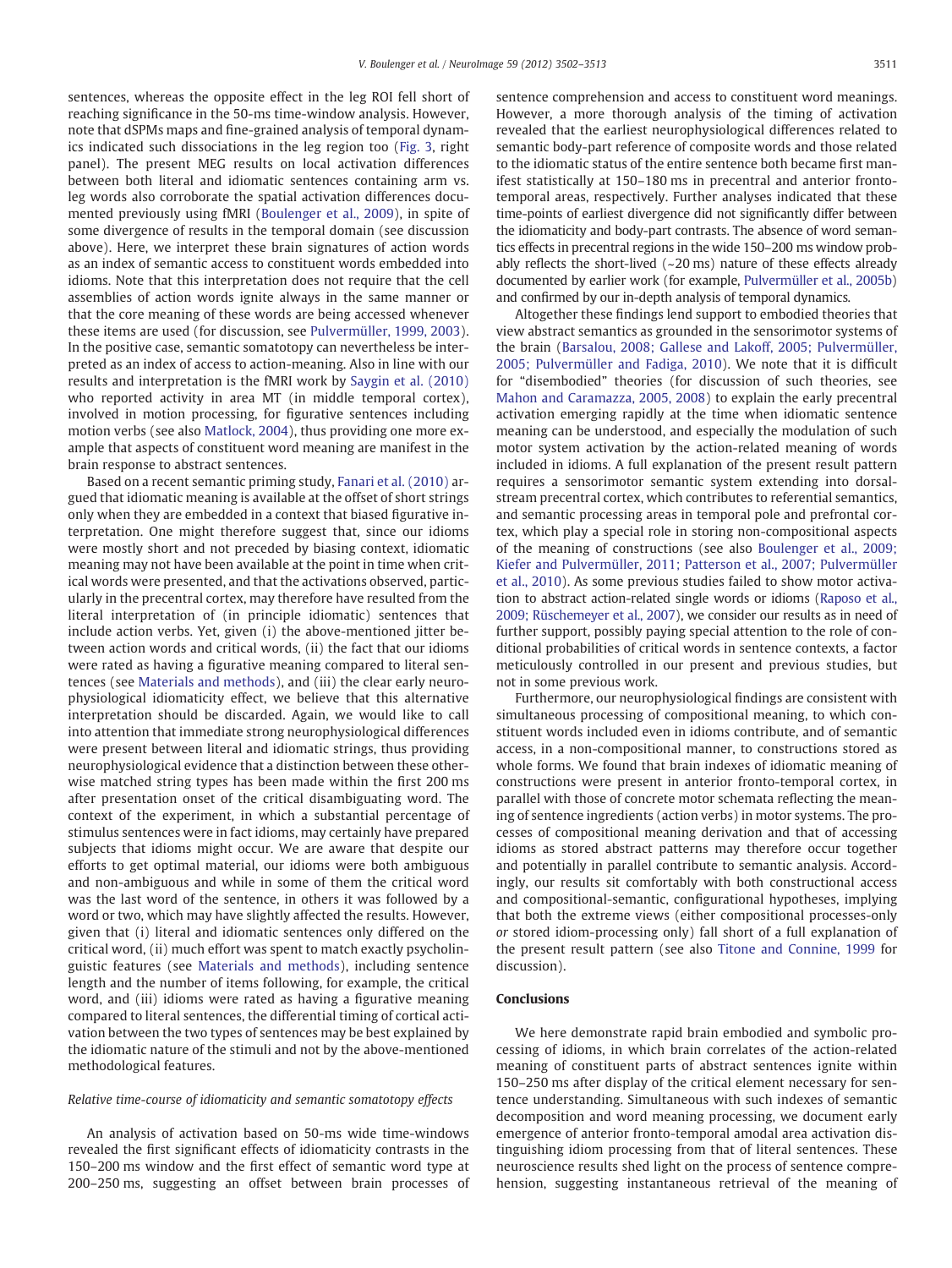<span id="page-10-0"></span>whole abstract constructions (anterior fronto-temporal cortex) coloured by semantic features of their composite words (here, precentral motor system).

# Acknowledgments

We would like to thank Daniel Wakeman for his invaluable help with MEG data analysis and Clare Cook for performing the rating studies. In addition, we are grateful to Bert Cappelle, Max Garagnani and Adele Goldberg for valuable input, suggestions and discussion. This research was supported by a postdoctoral fellowship from the Fyssen Foundation to V.B., by the Medical Research Council, UK (U1055.04.003.00001.01, MC\_US\_A060\_0034 to F.P, U1055.04.014.00001.01, MC\_US\_A060\_0043 to Y.S.) and by the Free University of Berlin.

# Appendix A. Supplementary data

Supplementary data to this article can be found online at doi:10. 1016/j.neuroimage.2011.11.011.

## References

- Aziz-Zadeh, L., Wilson, S.M., Rizzolatti, G., Iacoboni, M., 2006. Congruent embodied representations for visually presented actions and linguistic phrases describing actions. Curr. Biol. 16, 1818–1823.
- Bak, T.H., O'Donovan, D.G., Xuereb, J.H., Boniface, S., Hodges, J.R., 2001. Selective impairment of verb processing associated with pathological changes in Brodmann areas. Brain 124 (1), 103–120.
- Barsalou, L.W., 2008. Grounded cognition. Annu. Rev. Psychol. 59, 617–645.
- Binder, J.R., Westbury, C.F., McKiernan, K.A., Possing, E.T., Medler, D.A., 2005. Distinct brain systems for processing concrete and abstract concepts. J. Cogn. Neurosci. 17 (6), 905–917.
- Binder, J.R., Desai, R.H., Graves, W.W., Conant, L.L., 2009. Where is the semantic system? A critical review and meta-analysis of 120 functional neuroimaging studies. Cereb. Cortex 19 (12), 2767–2796.
- Binney, R.J., Embleton, K.V., Jefferies, E., Parker, G., Lambon-Ralph, M.A., 2010. The ventral and inferolateral aspects of the anterior temporal lobe are crucial in semantic memory: evidence from a novel direct comparison of distortion-corrected fMRI, rTMS and semantic dementia. Cereb. Cortex 20 (11), 2728–2738.
- Bonner, M.F., Vesely, L., Price, C., Anderson, C., Richmond, L., Faraq, C., Avants, B., Grossman, M., 2009. Reversal of the concreteness effect in semantic dementia. Cogn. Neuropsychol. 26 (6), 568–579.
- Bookheimer, S., 2002. Functional MRI of language: new approaches to understanding the cortical organization of semantic processing. Annu. Rev. Neurosci. 25, 151–188.
- Boulenger, V., Roy, A.C., Paulignan, Y., Deprez, V., Jeannerod, M., Nazir, T.A., 2006. Cross-talk between language processes and overt motor behavior in the first 200 ms of processing. J. Cogn. Neurosci. 18 (10), 1607–1615.
- Boulenger, V., Mechtouff, L., Thobois, S., Broussolle, E., Jeannerod, M., Nazir, T.A., 2008a. Word processing in Parkinson's disease is impaired for action verbs but not for concrete nouns. Neuropsychologia 46 (2), 743–756.
- Boulenger, V., Silber, B.Y., Roy, A.C., Paulignan, Y., Jeannerod, M., Nazir, T.A., 2008b. Subliminal display of action words interferes with motor planning: a combined EEG and kinematic study. J. Physiol. Paris 102 (1–3), 130–136.
- Boulenger, V., Hauk, O., Pulvermüller, F., 2009. Grasping ideas with the motor system: semantic somatotopy in idiom comprehension. Cereb. Cortex 19 (8), 1905–1914.
- Buccino, G., Riggio, L., Melli, G., Binkofski, F., Gallese, V., Rizzolatti, G., 2005. Listening to action-related sentences modulates the activity of the motor system: a combined TMS and behavioral study. Brain Res. Cogn. Brain Res. 24 (3), 355–363.
- Cacciari, C., Tabossi, P., 1988. The comprehension of idioms. J. Mem. Lang. 27, 668–683.
- Cacciari, C., Bolognini, N., Senna, I., Pellicciari, C., Miniussi, C., Papagno, C., 2011. Literal, fictive and metaphorical motion sentences preserve the motion component of the verb: a TMS study. Brain Lang. 119 (3), 149–157.
- Crutch, S.J., Warrington, E.K., 2006. Partial knowledge of abstract words in patients with cortical degenerative conditions. Neuropsychology 20, 482–489.
- Dale, A.M., Fischl, B., Sereno, M.I., 1999. Cortical surface-based analysis. I. Segmentation and surface reconstruction. NeuroImage 9, 179–194.
- Dale, A.M., Liu, A.K., Fischl, B.R., Buckner, R.L., Belliveau, J.W., Lewine, J.D., Halgren, E., 2000. Dynamic statistical parametric mapping: combining fMRI and MEG for high-resolution imaging of cortical activity. Neuron 26, 55–67.
- Davidson, D., 1967. Truth and meaning. Synthese 17, 304–323.
- Desai, R.H., Binder, J.R., Conant, L.L., Mano, Q.R., Seidenberg, M.S., 2011. The neural career
- of sensory-motor metaphors. J. Cogn. Neurosci. 23 (9), 2376–2386. Dhond, R.P., Buckner, R.L., Dale, A.M., Marinkovic, K., Halgren, E., 2001. Sequence of brain activity underlying word-stem completion. J. Neurosci. 21 (10), 3564–3571.
- Dhond, R.P., Witzel, T., Dale, A.M., Halgren, E., 2005. Spatiotemporal brain maps of delayed word repetition and recognition. NeuroImage 28 (2), 293–304.
- Fanari, R., Cacciari, C., Tabossi, P., 2010. The role of idiom length and context in spoken idiom comprehension. Eur. J. Cogn. Psychol. 22 (3), 321–334.
- Fiebach, C.J., Friederici, A.D., 2003. Processing concrete words: fMRI evidence against a specific right-hemisphere involvement. Neuropsychologia 42, 62–70.
- Fischl, B., Sereno, M.I., Dale, A.M., 1999. Cortical surface-based analysis. II. Inflation, flattening, and a surface-based coordinate system. NeuroImage 9, 195–207.
- Fogliata, A., Rizzo, S., Reati, F., Miniussi, C., Oliveri, M., Papagno, C., 2007. The time course of idiom processing. Neuropsychologia 45 (14), 3215–3222.
- Friederici, A.D., Rüschemeyer, S.A., Hahne, A., Fiebach, C.J., 2003. The role of left inferior frontal and superior temporal cortex in sentence comprehension: localizing syntactic and semantic processes. Cereb. Cortex 13, 170–177.
- Gallese, V., Lakoff, G., 2005. The brain's concepts: the role of the sensory-motor system in conceptual knowledge. Cogn. Neuropsychol. 22, 455–479.
- Gibbs, R.W., 1984. Literal meaning and psychological theory. Cogn. Sci. 8, 275–304. Goldberg, A.E., 2003. Constructions: a new theoretical approach to language. Trends Cogn. Sci. 7 (5), 219–224.
- Grossman, M., Koenig, P., DeVita, C., Glosser, G., Alsop, D., Detre, J., Gee, J., 2002. The neural basis for category-specific knowledge: an fMRI study. NeuroImage 15, 936–948.
- Hämäläinen, M., Ilmoniemi, R., 1984. Interpreting measured magnetic fields of the brain: estimates of current distributions. Technical Report. Helsinki University of Technology. TKK-F-A559.
- Hämäläinen, M.S., Sarvas, J., 1989. Realistic conductivity geometry model of the human head for interpretation of neuromagnetic data. IEEE Trans. Biomed. Eng. 36, 165–171.
- Hamblin, J.L., Gibbs Jr., R.W., 1999. Why you can't kick the bucket as you slowly die: verbs in idiom comprehension. J. Psycholinguist Res. 28 (1), 25–39.
- Hauk, O., Pulvermüller, F., 2004. Neurophysiological distinction of action words in the fronto-central cortex. Hum. Brain Mapp. 21 (3), 191–201.
- Hauk, O., Johnsrude, I., Pulvermüller, F., 2004. Somatotopic representation of action words in human motor and premotor cortex. Neuron 41, 301–307.
- Hauk, O., Shtyrov, Y., Pulvermüller, F., 2008a. The time course of action and action-word comprehension in the human brain as revealed by neurophysiology. J. Physiol. Paris 102 (1–3), 50–58.
- Hauk, O., Davis, M.H., Kherif, F., Pulvermüller, F., 2008b. Imagery or meaning? Evidence for a semantic origin of category-specific brain activity in metabolic imaging. Eur. J. Neurosci. 27 (7), 1856–1866.
- Hoffman, P., Lambon-Ralph, M.A., 2011. Reverse concreteness effects are not a typical feature of semantic dementia: evidence for the hub-and-spoke model of conceptual representation. Cereb. Cortex 21 (9), 2103–2112.
- Humphries, C., Binder, J.R., Medler, D.A., Liebenthal, E., 2007. Time-course of semantic processes during sentence comprehension: an fMRI study. NeuroImage 36, 924–932.
- Jefferies, E., Patterson, K., Jones, R.W., Ralph, M.A., 2009. Comprehension of concrete and abstract words in semantic dementia. Neuropsychology 23 (4), 492–499.
- Kemmerer, D., Gonzalez-Castillo, J., 2010. The two-level theory of verb meaning: an approach to integrating the semantics of action with the mirror neuron system. Brain Lang. 112, 54–76.
- Kemmerer, D., Castillo, J.G., Talavage, T., Patterson, S., Wiley, C., 2008. Neuroanatomical distribution of five semantic components of verbs: evidence from fMRI. Brain Lang. 107 (1), 16–43.
- Kiefer, M., Pulvermüller, F., in press. Conceptual representations in mind and brain: theoretical developments, current evidence and future directions. Cortex PMID:21621764.
- Lakoff, G., 1987. Women, Fire and Dangerous Things. University of Chicago Press, Chicago. Langacker, R., 1991. Foundations of Cognitive Grammar, 2 volumes. Stanford University
- Press, Stanford. Lau, E.F., Phillips, C., Poeppel, D., 2008. A cortical network for semantics: (de)constructing the N400. Nat. Rev. Neurosci. 9 (12), 920–933.
- Laurent, J.P., Denhières, G., Passerieux, C., Iakimova, G., Hardy-Baylé, M.C., 2006. On understanding idiomatic language: the salience hypothesis assessed by ERPs. Brain Res. 1068 (1), 151–160.
- Lee, S.S., Dapretto, M., 2006. Metaphorical vs. literal word meanings: fMRI evidence against a selective role of the right hemisphere. NeuroImage 29 (2), 536–544.
- Lin, F.H., Witzel, T., Ahlfors, S.P., Stufflebeam, S.M., Belliveau, J.W., Hämäläinen, M., 2006. Assessing and improving the spatial accuracy in MEG source localization by depth-weighted minimum-norm estimates. NeuroImage 30, 160–171.
- Lütkenhöner, B., 1998. Dipole source localization by means of maximum likelihood estimation. I. Theory and simulations. Electroencephalogr. Clin. Neurophysiol. 106, 314–321.
- Macoir, J., 2009. Is a plum a memory problem? Longitudinal study of the reversal of concreteness effect in a patient with semantic dementia. Neuropsychologia 47 (2), 518–535.
- Mahon, B.Z., Caramazza, A., 2005. The orchestration of the sensory-motor systems: clues from neuropsychology. Cogn. Neuropsychol. 22 (3–4), 480–494.
- Mahon, B.Z., Caramazza, A., 2008. A critical look at the embodied cognition hypothesis and a new proposal for grounding conceptual content. J. Physiol. Paris 102 (1–3), 59–70.
- Marinkovic, K., Dhond, R.P., Dale, A.M., Glessner, M., Carr, V., Halgren, E., 2003. Spatiotemporal dynamics of modality-specific and supramodal word processing. Neuron 38, 487–497.
- Matlock, T., 2004. Fictive motion as cognitive simulation. Mem. Cogn. 32 (1389), 1400. Mattioli, F., 2008. The reverse of the concreteness effect. October Talk presented at the
- 46th annual conference of the academy of Aphasia Turku (Finland), pp. 19–21. Mellet, E., Tzourio, N., Denis, M., Mazoyer, B., 1998. Cortical anatomy of mental imagery
- of concrete nouns based on their dictionary definition. NeuroReport 9, 803–808. Mosher, J.C., Leahy, R.M., Lewis, P.S., 1999. EEG and MEG: forward solutions for inverse
- methods. IEEE Trans. Biomed. Eng. 46 (3), 245–259.
- Nazir, T.A., Boulenger, V., Roy, A.C., Silber, B., Jeannerod, M., Paulignan, Y., 2008. Languageinduced motor perturbations during the execution of a reaching movement. Quart. J. Exp. Psychol. 61 (6), 933–943.
- Noppeney, U., Price, C.J., 2004. Retrieval of abstract semantics. NeuroImage 22, 164–170.